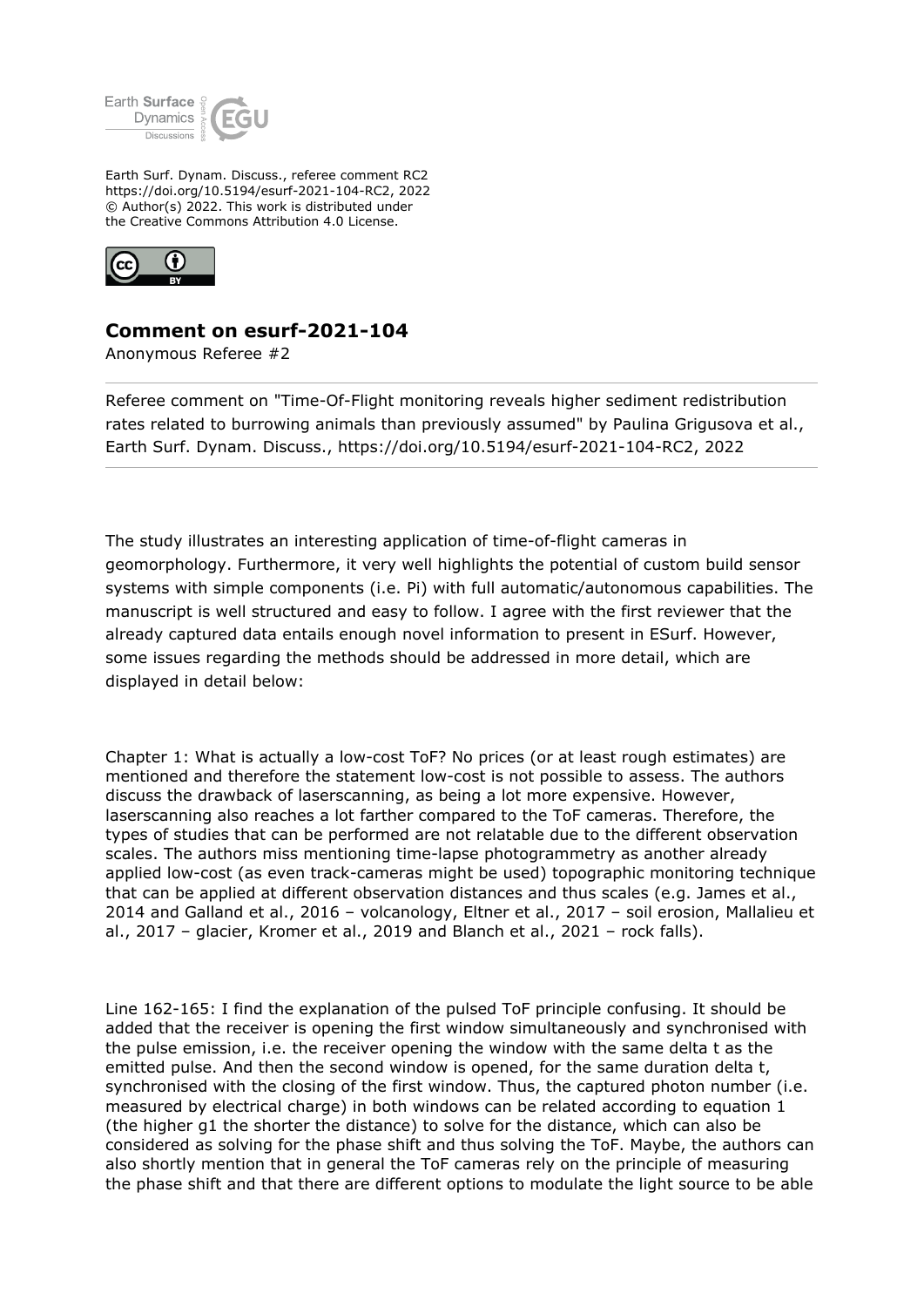to measure a phase shift, e.g. the camera in this study using pulsed modulation.

Line 172-173: The spatial resolution also depends on the orientation of the camera. The more oblique the perspective, the more the variation.

Line 174-175: The point cloud can be both binary and encoded. The authors are actually describing a cloud stored in a binary format being transformed into an ASCII (?) encoded data format.

Line 176-179: As I understand this, the centre of the camera sensor defines the origin of the local, 3D Cartesian coordinate system?

Equation 2: What is actually wrong with the original Z-value? Are the authors aiming to transform the measurements to a local coordinate system, where the X-Y-axes are parallel to the soil surface (for the subsequent transformation of Z-values to a 2.5D dataset)? If yes, would a simple rigid body transformation not be enough? Furthermore, why is the distance of a distance, i.e. distance( $y_1-y_i$ ), calculated? Do you mean solely ( $y_1-y_i$ )? Also, if the authors refer to the distance of the origin, thus the radius, I would suggest to use  $r_{xy}$ (sqrt(sqr(x<sub>1</sub>-x<sub>i</sub>)+sqr(y<sub>1</sub>-y<sub>i</sub>))) instead of y. This causes confusion, as y is already explained as the y-coordinate. How did the authors calculate the angles and with what accuracies? This seems to be tricky in the field.

Equation 3: Why did the authors choose the scaling of 1 standard deviation and not e.g. 1,5 or 2?

Chapter 3.3: Why did the authors not compare the ToF data in the lab experiment with SfM (sub-mm accuracy at that close range possible) or a triangulation based LiDAR (µm accuracy possible)? Such references allow the assessment of spatially distributed errors or potential spatially correlated errors. If the authors use SfM they could have also done an accuracy assessment outside under the actual observation conditions.

Line 209-211: I understand that the authors average the data from several subsequent scans to reduce the noise, assuming a random (Gaussian distributed) error. However, in regard of the accuracy estimation, I would suggest to display the standard deviation, also spatially distributed, to get a better grasp on the variation of each scan.

Line 211-212: How did the author assure a smooth surface? What was the surface made of? I suggest, instead of using the standard-deviation of the Z-coordinate as error estimate (which will be overestimated if the surface is tilted), to fit a plane into the point cloud and calculate the distance to that surface to get the variation in the distance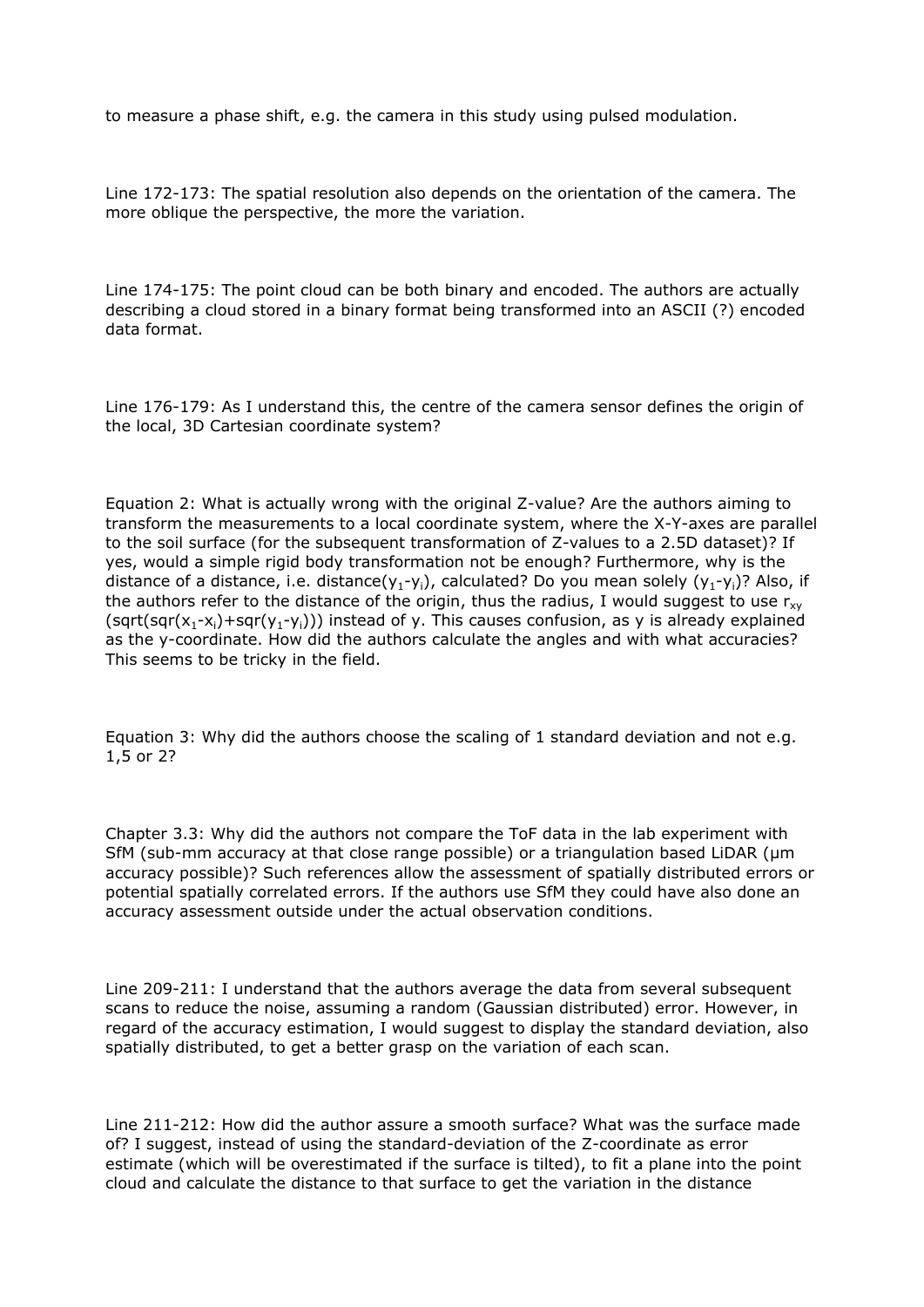measurements.

Line 223: Please, also display the standard deviation to assess the random error and potentially display a boxplot to better illustrate the inherent variability in your method as you have 45 measurements allowing for such a display.

Chapter 3.5: The choice of the parameters to derive the entrance or mound seem arbitrary. The motivation and reasoning for the choices as well as the defined thresholds should be explained in more detail.

Line 266-267: What is the spatial resolution of the DSM?

Line 274: Why 16 squares and what was their size?

Line 297-298: What is the standard deviation of the five scans? This could also be used to assess the accuracy of the measurements?

Line 323: Why five scans? Did the authors test that at this number, accuracy does not increase much more after averaging? Or is this due to storage or power consumption?

Chapter 3.7: How did the author ensure that there is no mixture/overlap of different processes, e.g. erosion due to rainfall happening shortly after digging?

Line 337: What machine learning algorithm was used? After checking the cited paper, I understood that an in the other study trained random forest was used again in this study. I would suggest to add this information; thus others can follow the manuscript without needing to check the references.

Equation 7: What is M? Did you mean Vol?

Equation 7-10: The authors observed the sites solely for 7 months and upscale then to yearly changes. Can this be done so easily. For instance, at the Mediterranean site at least a full year should be observed to capture all the seasons. For the desert site the observation period would need to be even longer.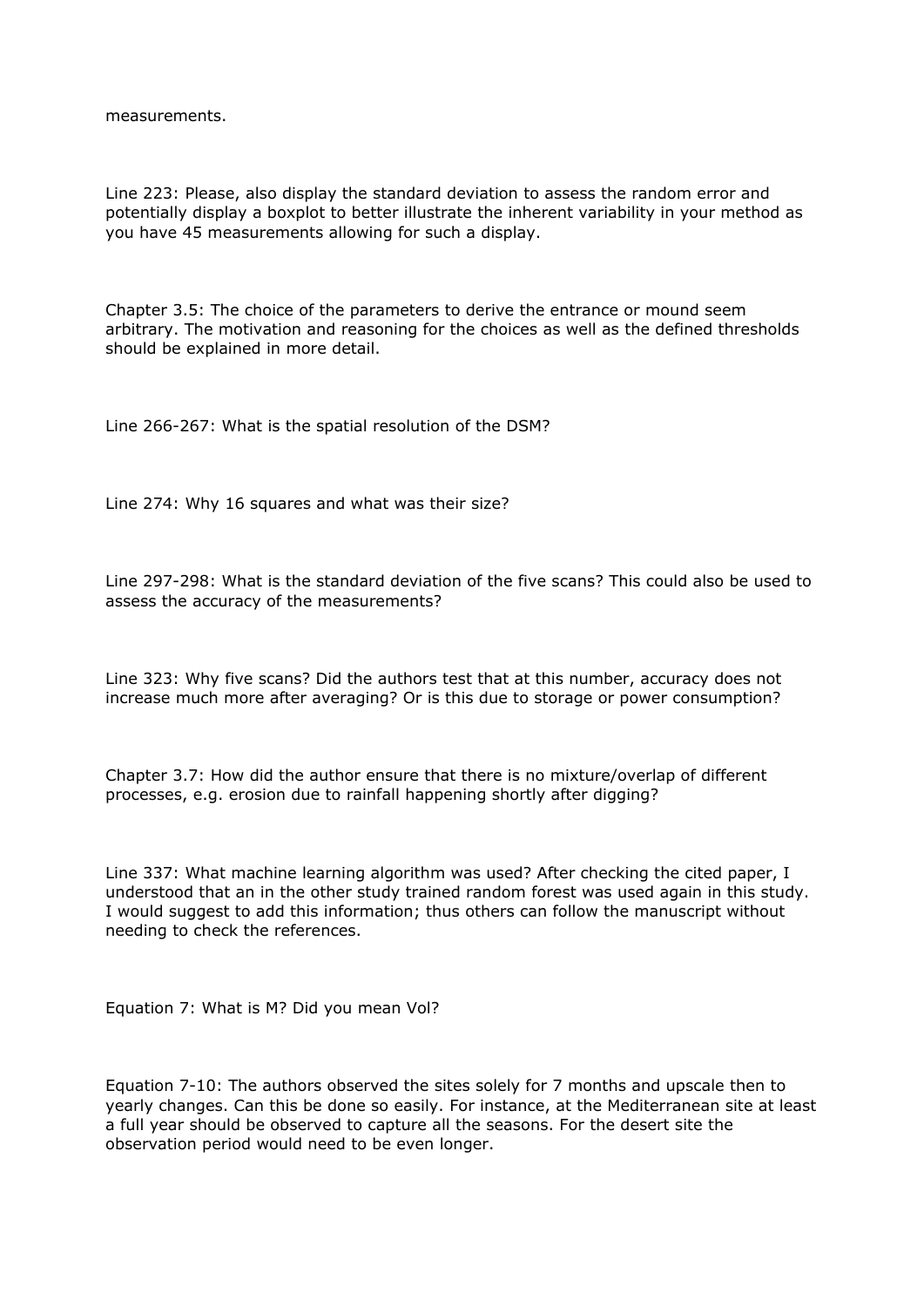Chapter 3.8: Did the authors perform any validation of their up-scaled data, e.g. by leaving out some samples for testing?

Figure 4: Please, also state the standard deviation because it looks high according to the scatterplot.

Line 590-592: Why would more sporadic measurements be less reliable? The cumulative signal can be more significant than the more frequent measurements with smaller signal to noise ratio.

## **References**

Blanch, X.; Eltner, A.; Guinau, M.; Abellan, A. Multi-Epoch and Multi-Imagery (MEMI) Photogrammetric Workï- $\square$ ow for Enhanced Change Detection Using Time-Lapse Cameras. Remote Sens. 2021, 13, 1460.

Eltner, A., Kaiser, A., Abellan, A., Schindewolf, M., 2017. Time lapse structure from motion photogrammetry for continuous geomorphic monitoring. Earth Surf. Process. Landf. 42 (14), 2240–2253.

Galland, O., Bertelsen, H.S., Guldstrand, F., Girod, L., Johannessen, R.F., Bjugger, F., … Mair, K., 2016. Application of open-source photogrammetric software MicMac for monitoring surface deformation in laboratory models. J. Geophys. Res. Solid Earth 121 (4), 2852–2872.

James, M. R. and Robson, S.: Sequential digital elevation models of active lava  $\overline{\mathsf{I}}$   $\Box$ ows from ground-based stereo time-lapse imagery, ISPRS J. Photogramm. Rem. Sens., 97, 160–170, doi:10.1016/j.isprsjprs.2014.08.011, 2014b.

Kromer, R.; Walton, G.; Gray, B.; Lato, M.; Group, R. Development and optimization of an automated ï¬ $\square$ xed-location time lapse photogrammetric rock slope monitoring system. Remote Sens. 2019, 11, 1890.

Mallalieu, J., Carrivick, J.L., Quincey, D.J., Smith, M.W., James, W.H.M., 2017. An